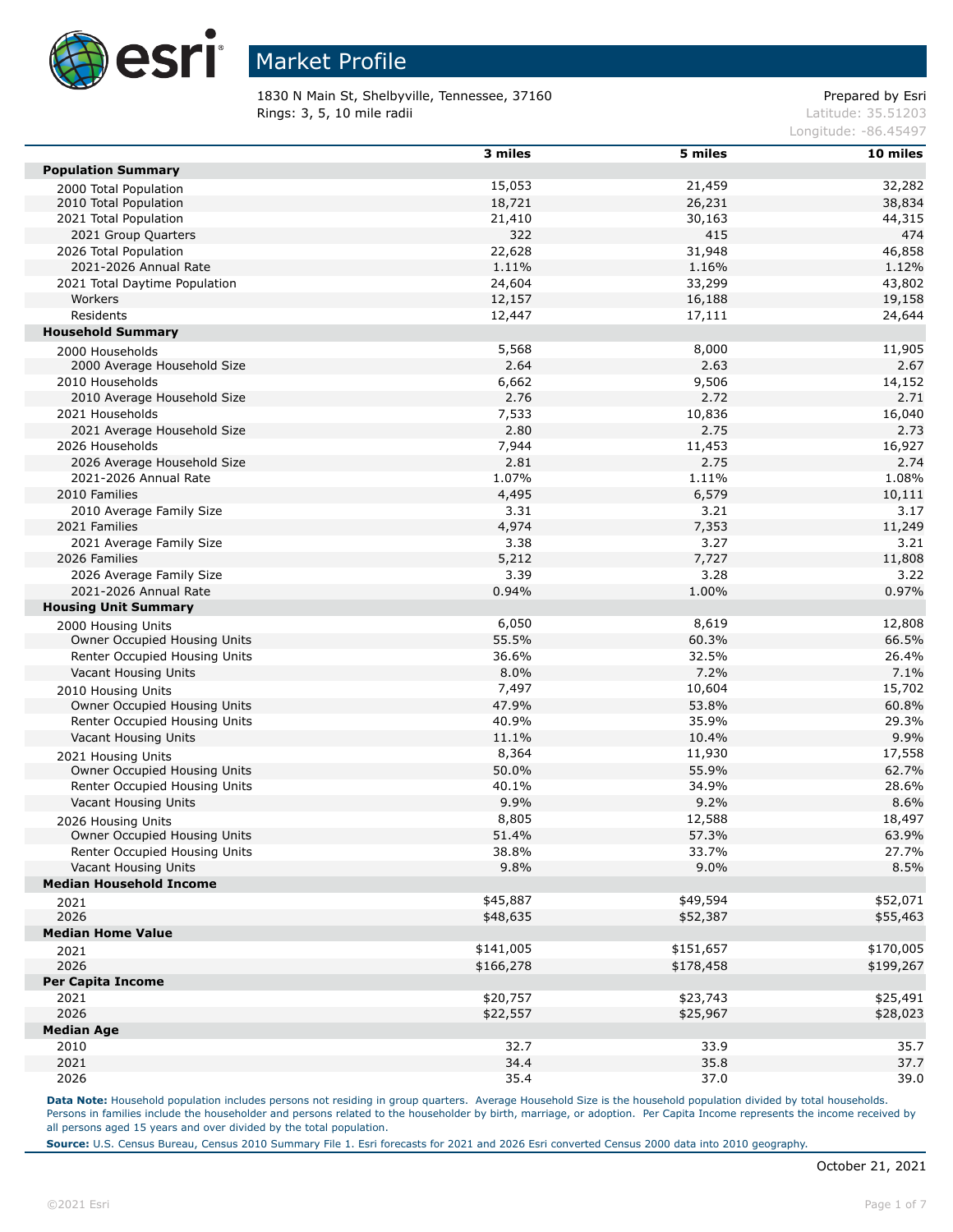

1830 N Main St, Shelbyville, Tennessee, 37160 Prepared by Esri **Rings: 3, 5, 10 mile radii** Latitude: 35.51203

Longitude: -86.45497

| 10 miles<br>2021 Households by Income<br>Household Income Base<br>7,533<br>10,836<br>16,040<br>$<$ \$15,000<br>12.3%<br>10.4%<br>9.2%<br>9.9%<br>9.7%<br>8.9%<br>$$15,000 - $24,999$<br>12.2%<br>11.5%<br>\$25,000 - \$34,999<br>10.2%<br>\$35,000 - \$49,999<br>19.8%<br>18.7%<br>19.0%<br>19.8%<br>19.7%<br>\$50,000 - \$74,999<br>21.1%<br>12.1%<br>\$75,000 - \$99,999<br>12.1%<br>12.1%<br>9.9%<br>11.1%<br>$$100,000 - $149,999$<br>11.6%<br>3.1%<br>4.1%<br>\$150,000 - \$199,999<br>4.4%<br>\$200,000+<br>1.0%<br>2.7%<br>3.4%<br>\$57,916<br>\$65,987<br>Average Household Income<br>\$70,141<br>2026 Households by Income<br>7,944 |
|----------------------------------------------------------------------------------------------------------------------------------------------------------------------------------------------------------------------------------------------------------------------------------------------------------------------------------------------------------------------------------------------------------------------------------------------------------------------------------------------------------------------------------------------------------------------------------------------------------------------------------------------|
|                                                                                                                                                                                                                                                                                                                                                                                                                                                                                                                                                                                                                                              |
|                                                                                                                                                                                                                                                                                                                                                                                                                                                                                                                                                                                                                                              |
|                                                                                                                                                                                                                                                                                                                                                                                                                                                                                                                                                                                                                                              |
|                                                                                                                                                                                                                                                                                                                                                                                                                                                                                                                                                                                                                                              |
|                                                                                                                                                                                                                                                                                                                                                                                                                                                                                                                                                                                                                                              |
|                                                                                                                                                                                                                                                                                                                                                                                                                                                                                                                                                                                                                                              |
|                                                                                                                                                                                                                                                                                                                                                                                                                                                                                                                                                                                                                                              |
|                                                                                                                                                                                                                                                                                                                                                                                                                                                                                                                                                                                                                                              |
|                                                                                                                                                                                                                                                                                                                                                                                                                                                                                                                                                                                                                                              |
|                                                                                                                                                                                                                                                                                                                                                                                                                                                                                                                                                                                                                                              |
|                                                                                                                                                                                                                                                                                                                                                                                                                                                                                                                                                                                                                                              |
|                                                                                                                                                                                                                                                                                                                                                                                                                                                                                                                                                                                                                                              |
|                                                                                                                                                                                                                                                                                                                                                                                                                                                                                                                                                                                                                                              |
| Household Income Base<br>11,453                                                                                                                                                                                                                                                                                                                                                                                                                                                                                                                                                                                                              |
| 16,927<br>10.4%<br>$<$ \$15,000<br>8.7%<br>7.5%                                                                                                                                                                                                                                                                                                                                                                                                                                                                                                                                                                                              |
| 9.6%<br>9.2%<br>8.3%<br>$$15,000 - $24,999$                                                                                                                                                                                                                                                                                                                                                                                                                                                                                                                                                                                                  |
| 11.3%<br>10.6%<br>9.2%<br>\$25,000 - \$34,999                                                                                                                                                                                                                                                                                                                                                                                                                                                                                                                                                                                                |
| 20.1%<br>\$35,000 - \$49,999<br>18.8%<br>18.5%                                                                                                                                                                                                                                                                                                                                                                                                                                                                                                                                                                                               |
| 20.2%<br>\$50,000 - \$74,999<br>19.8%                                                                                                                                                                                                                                                                                                                                                                                                                                                                                                                                                                                                        |
| 21.2%                                                                                                                                                                                                                                                                                                                                                                                                                                                                                                                                                                                                                                        |
| 12.8%<br>\$75,000 - \$99,999<br>12.7%<br>12.8%                                                                                                                                                                                                                                                                                                                                                                                                                                                                                                                                                                                               |
| 10.9%<br>12.4%<br>13.3%<br>$$100,000 - $149,999$                                                                                                                                                                                                                                                                                                                                                                                                                                                                                                                                                                                             |
| 3.7%<br>5.1%<br>5.5%<br>\$150,000 - \$199,999                                                                                                                                                                                                                                                                                                                                                                                                                                                                                                                                                                                                |
| \$200,000+<br>1.0%<br>2.8%<br>3.6%                                                                                                                                                                                                                                                                                                                                                                                                                                                                                                                                                                                                           |
| Average Household Income<br>\$63,066<br>\$72,319<br>\$77,273                                                                                                                                                                                                                                                                                                                                                                                                                                                                                                                                                                                 |
| 2021 Owner Occupied Housing Units by Value                                                                                                                                                                                                                                                                                                                                                                                                                                                                                                                                                                                                   |
| Total<br>4,178<br>6,673<br>11,017                                                                                                                                                                                                                                                                                                                                                                                                                                                                                                                                                                                                            |
| $<$ \$50,000<br>4.4%<br>4.6%<br>5.0%                                                                                                                                                                                                                                                                                                                                                                                                                                                                                                                                                                                                         |
| \$50,000 - \$99,999<br>26.6%<br>17.9%<br>22.4%                                                                                                                                                                                                                                                                                                                                                                                                                                                                                                                                                                                               |
| 23.2%<br>$$100,000 - $149,999$<br>22.3%<br>19.6%                                                                                                                                                                                                                                                                                                                                                                                                                                                                                                                                                                                             |
| 20.1%<br>\$150,000 - \$199,999<br>19.0%<br>18.6%                                                                                                                                                                                                                                                                                                                                                                                                                                                                                                                                                                                             |
| 8.5%<br>10.7%<br>\$200,000 - \$249,999<br>11.7%                                                                                                                                                                                                                                                                                                                                                                                                                                                                                                                                                                                              |
| 4.6%<br>5.5%<br>7.4%<br>\$250,000 - \$299,999                                                                                                                                                                                                                                                                                                                                                                                                                                                                                                                                                                                                |
| 6.0%<br>7.8%<br>9.6%<br>\$300,000 - \$399,999                                                                                                                                                                                                                                                                                                                                                                                                                                                                                                                                                                                                |
| \$400,000 - \$499,999<br>3.6%<br>3.7%<br>4.4%                                                                                                                                                                                                                                                                                                                                                                                                                                                                                                                                                                                                |
| 2.0%<br>2.4%<br>3.6%<br>\$500,000 - \$749,999                                                                                                                                                                                                                                                                                                                                                                                                                                                                                                                                                                                                |
| 0.3%<br>0.3%<br>0.5%<br>\$750,000 - \$999,999                                                                                                                                                                                                                                                                                                                                                                                                                                                                                                                                                                                                |
| 0.4%<br>0.7%<br>0.9%<br>\$1,000,000 - \$1,499,999                                                                                                                                                                                                                                                                                                                                                                                                                                                                                                                                                                                            |
| 0.3%<br>0.5%<br>0.4%<br>\$1,500,000 - \$1,999,999                                                                                                                                                                                                                                                                                                                                                                                                                                                                                                                                                                                            |
| 0.0%<br>0.0%<br>0.3%<br>$$2,000,000 +$                                                                                                                                                                                                                                                                                                                                                                                                                                                                                                                                                                                                       |
| \$179,692<br>Average Home Value<br>\$198,494<br>\$224,394                                                                                                                                                                                                                                                                                                                                                                                                                                                                                                                                                                                    |
| 2026 Owner Occupied Housing Units by Value                                                                                                                                                                                                                                                                                                                                                                                                                                                                                                                                                                                                   |
| Total<br>4,528<br>7,213<br>11,812                                                                                                                                                                                                                                                                                                                                                                                                                                                                                                                                                                                                            |
| $<$ \$50,000<br>3.1%<br>3.2%<br>3.3%                                                                                                                                                                                                                                                                                                                                                                                                                                                                                                                                                                                                         |
| \$50,000 - \$99,999<br>19.9%<br>16.6%<br>12.6%                                                                                                                                                                                                                                                                                                                                                                                                                                                                                                                                                                                               |
| 20.1%<br>$$100,000 - $149,999$<br>19.3%<br>16.2%                                                                                                                                                                                                                                                                                                                                                                                                                                                                                                                                                                                             |
| 20.8%<br>\$150,000 - \$199,999<br>19.1%<br>18.2%                                                                                                                                                                                                                                                                                                                                                                                                                                                                                                                                                                                             |
| 10.6%<br>12.6%<br>\$200,000 - \$249,999<br>13.3%                                                                                                                                                                                                                                                                                                                                                                                                                                                                                                                                                                                             |
| 6.7%<br>\$250,000 - \$299,999<br>7.6%<br>9.7%                                                                                                                                                                                                                                                                                                                                                                                                                                                                                                                                                                                                |
| \$300,000 - \$399,999<br>9.6%<br>11.7%<br>13.9%                                                                                                                                                                                                                                                                                                                                                                                                                                                                                                                                                                                              |
| \$400,000 - \$499,999<br>5.5%<br>5.5%<br>6.4%                                                                                                                                                                                                                                                                                                                                                                                                                                                                                                                                                                                                |
| 2.7%<br>\$500,000 - \$749,999<br>3.0%<br>4.6%                                                                                                                                                                                                                                                                                                                                                                                                                                                                                                                                                                                                |
| \$750,000 - \$999,999<br>0.3%<br>0.3%<br>0.4%                                                                                                                                                                                                                                                                                                                                                                                                                                                                                                                                                                                                |
| 0.4%<br>0.6%<br>0.8%<br>\$1,000,000 - \$1,499,999                                                                                                                                                                                                                                                                                                                                                                                                                                                                                                                                                                                            |
| \$1,500,000 - \$1,999,999<br>0.3%<br>0.4%<br>0.4%                                                                                                                                                                                                                                                                                                                                                                                                                                                                                                                                                                                            |
| 0.0%<br>$$2,000,000 +$<br>0.0%<br>0.3%                                                                                                                                                                                                                                                                                                                                                                                                                                                                                                                                                                                                       |
| Average Home Value<br>\$206,609<br>\$222,643<br>\$250,535                                                                                                                                                                                                                                                                                                                                                                                                                                                                                                                                                                                    |

Data Note: Income represents the preceding year, expressed in current dollars. Household income includes wage and salary earnings, interest dividends, net rents, pensions, SSI and welfare payments, child support, and alimony.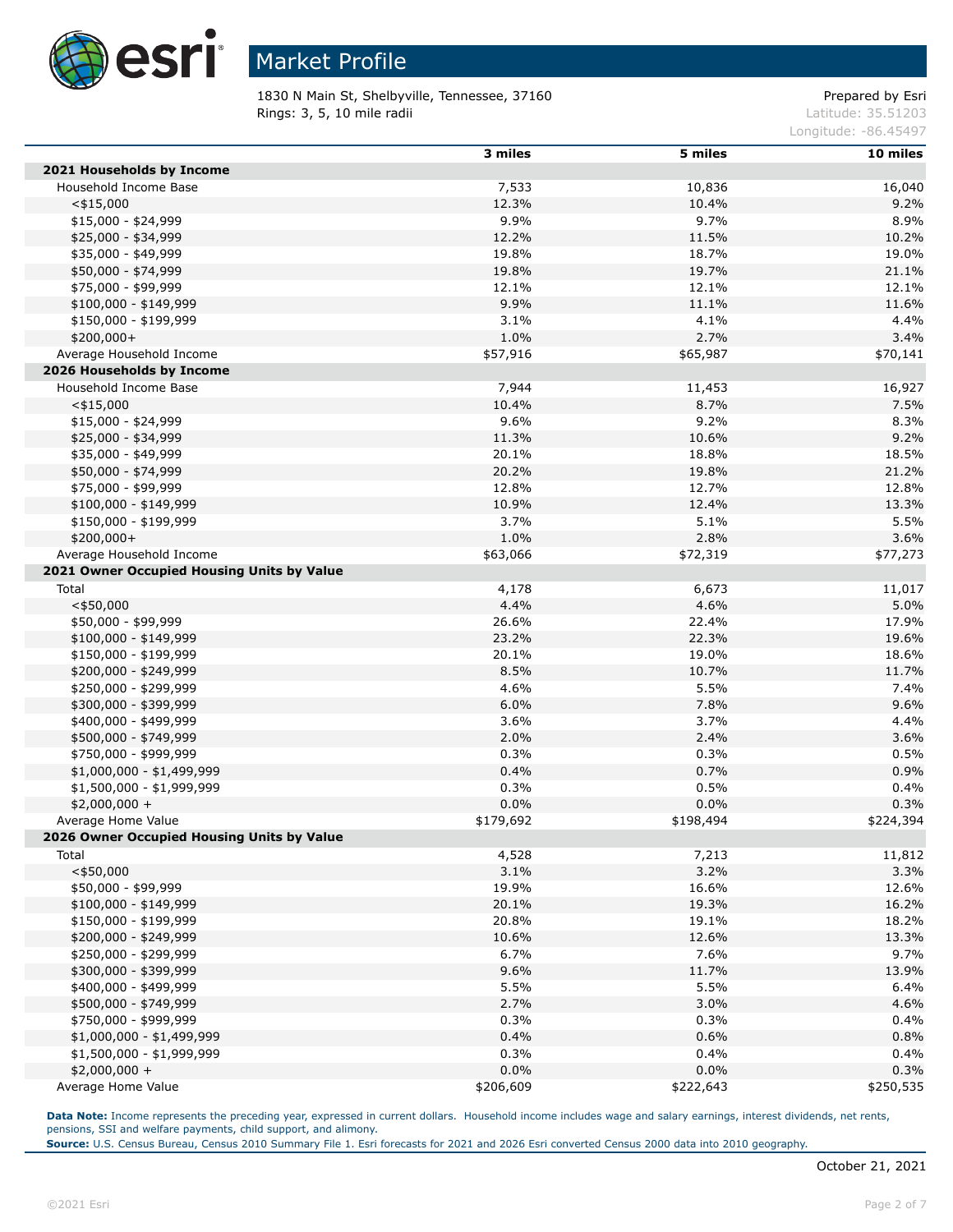

 $\overline{a}$ 

## Market Profile

1830 N Main St, Shelbyville, Tennessee, 37160 Prepared by Esri **Rings: 3, 5, 10 mile radii** Latitude: 35.51203

Longitude: -86.45497

|                        | 3 miles | 5 miles | 10 miles |
|------------------------|---------|---------|----------|
| 2010 Population by Age |         |         |          |
| Total                  | 18,721  | 26,230  | 38,833   |
| $0 - 4$                | 9.2%    | 8.6%    | 7.9%     |
| $5 - 9$                | 8.3%    | 8.0%    | 7.6%     |
| $10 - 14$              | 7.0%    | 7.0%    | 7.3%     |
| $15 - 24$              | 14.1%   | 13.7%   | 13.1%    |
| $25 - 34$              | 14.6%   | 14.1%   | 13.2%    |
| $35 - 44$              | 13.0%   | 13.2%   | 13.6%    |
| $45 - 54$              | 11.8%   | 12.5%   | 13.4%    |
| $55 - 64$              | 9.4%    | 10.1%   | 11.0%    |
| $65 - 74$              | 6.7%    | 7.1%    | 7.5%     |
| $75 - 84$              | 4.2%    | 4.0%    | 3.9%     |
| $85 +$                 | 1.8%    | 1.6%    | 1.5%     |
| $18 +$                 | 71.8%   | 72.5%   | 73.0%    |
| 2021 Population by Age |         |         |          |
| Total                  | 21,411  | 30,162  | 44,316   |
| $0 - 4$                | 8.1%    | 7.5%    | 6.9%     |
| $5 - 9$                | 8.1%    | 7.7%    | 7.3%     |
| $10 - 14$              | 7.7%    | 7.5%    | 7.2%     |
| $15 - 24$              | 12.5%   | 12.1%   | 11.7%    |
| $25 - 34$              | 14.5%   | 14.0%   | 13.2%    |
| $35 - 44$              | 13.2%   | 13.3%   | 13.1%    |
| $45 - 54$              | 11.2%   | 11.6%   | 12.3%    |
| $55 - 64$              | 10.3%   | 11.1%   | 12.2%    |
| $65 - 74$              | 8.1%    | 8.8%    | 9.7%     |
| 75 - 84                | 4.5%    | 4.7%    | 4.9%     |
| $85 +$                 | 1.8%    | 1.7%    | 1.5%     |
| $18 +$                 | 72.2%   | 73.5%   | 74.9%    |
| 2026 Population by Age |         |         |          |
| Total                  | 22,627  | 31,947  | 46,856   |
| $0 - 4$                | 8.0%    | 7.4%    | 6.8%     |
| $5 - 9$                | 7.9%    | 7.5%    | 7.0%     |
| $10 - 14$              | 8.0%    | 7.7%    | 7.4%     |
| $15 - 24$              | 13.5%   | 12.9%   | 12.2%    |
| $25 - 34$              | 12.1%   | 11.7%   | 11.4%    |
| $35 - 44$              | 13.9%   | 13.9%   | 13.2%    |
| $45 - 54$              | 11.5%   | 11.9%   | 12.4%    |
| $55 - 64$              | 10.0%   | 10.8%   | 11.9%    |
| $65 - 74$              | 8.4%    | 9.0%    | 10.1%    |
| $75 - 84$              | 5.1%    | 5.6%    | 6.0%     |
| $85 +$                 | 1.7%    | 1.7%    | 1.6%     |
| $18 +$                 | 71.9%   | 73.2%   | 74.7%    |
| 2010 Population by Sex |         |         |          |
| Males                  | 9,140   | 12,896  | 19,231   |
| Females                | 9,581   | 13,335  | 19,603   |
| 2021 Population by Sex |         |         |          |
| Males                  | 10,563  | 14,974  | 22,093   |
| Females                | 10,847  | 15,189  | 22,222   |
| 2026 Population by Sex |         |         |          |
| Males                  | 11,215  | 15,933  | 23,439   |
| Females                | 11,412  | 16,015  | 23,419   |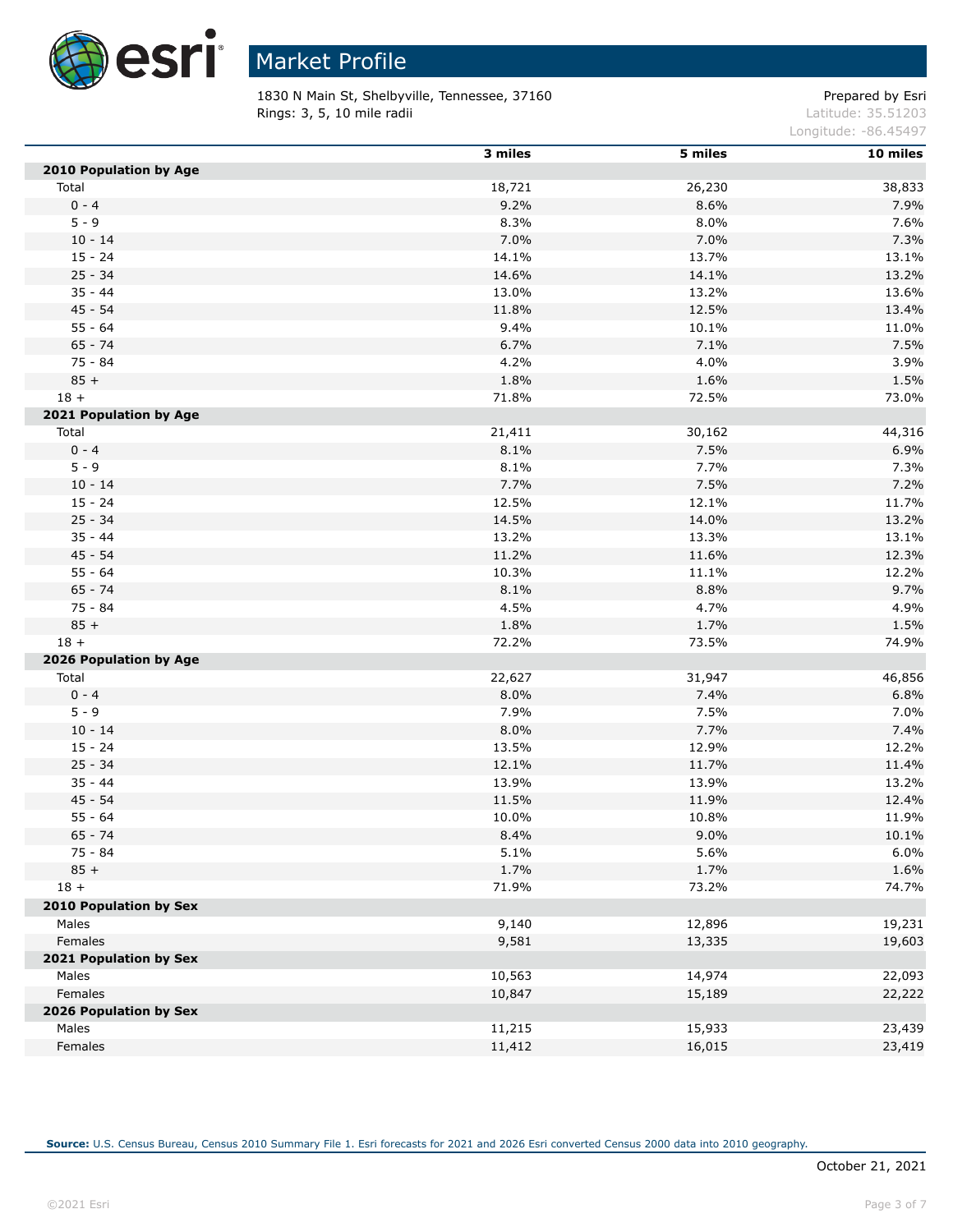

1830 N Main St, Shelbyville, Tennessee, 37160 Prepared by Esri **Rings: 3, 5, 10 mile radii** Latitude: 35.51203

Longitude: -86.45497

|                                                    | 3 miles | 5 miles | 10 miles |
|----------------------------------------------------|---------|---------|----------|
| 2010 Population by Race/Ethnicity                  |         |         |          |
| Total                                              | 18,721  | 26,232  | 38,835   |
| White Alone                                        | 69.3%   | 73.3%   | 79.7%    |
| <b>Black Alone</b>                                 | 13.6%   | 11.7%   | 8.8%     |
| American Indian Alone                              | 0.5%    | 0.4%    | 0.4%     |
| Asian Alone                                        | 0.7%    | 0.7%    | 0.8%     |
| Pacific Islander Alone                             | 0.2%    | 0.2%    | 0.1%     |
| Some Other Race Alone                              | 12.5%   | 10.9%   | 7.9%     |
| Two or More Races                                  | 3.2%    | 2.8%    | 2.2%     |
| Hispanic Origin                                    | 19.4%   | 17.2%   | 12.7%    |
| Diversity Index                                    | 65.7    | 60.6    | 49.9     |
| 2021 Population by Race/Ethnicity                  |         |         |          |
| Total                                              | 21,411  | 30,164  | 44,315   |
| White Alone                                        | 65.6%   | 69.9%   | 76.9%    |
| <b>Black Alone</b>                                 | 13.4%   | 11.6%   | 8.8%     |
| American Indian Alone                              | 0.9%    | 0.8%    | 0.7%     |
| Asian Alone                                        | 0.8%    | 0.8%    | 0.8%     |
| Pacific Islander Alone                             | 0.2%    | 0.2%    | 0.1%     |
| Some Other Race Alone                              | 14.8%   | 12.9%   | 9.5%     |
| Two or More Races                                  | 4.3%    | 3.8%    | 3.1%     |
| Hispanic Origin                                    | 23.1%   | 20.3%   | 15.2%    |
| Diversity Index                                    | 71.1    | 66.0    | 55.6     |
| 2026 Population by Race/Ethnicity                  |         |         |          |
| Total                                              | 22,628  | 31,947  | 46,859   |
| White Alone                                        | 64.0%   | 68.5%   | 75.6%    |
| <b>Black Alone</b>                                 | 13.3%   | 11.5%   | 8.8%     |
| American Indian Alone                              | 1.1%    | 0.9%    | 0.8%     |
| Asian Alone                                        | 0.9%    | 0.9%    | 0.9%     |
| Pacific Islander Alone                             | 0.2%    | 0.2%    | 0.1%     |
| Some Other Race Alone                              | 15.8%   | 13.8%   | 10.2%    |
| Two or More Races                                  | 4.8%    | 4.2%    | 3.5%     |
| Hispanic Origin                                    | 24.6%   | 21.7%   | 16.3%    |
| Diversity Index                                    | 73.2    | 68.1    | 57.8     |
| 2010 Population by Relationship and Household Type |         |         |          |
| Total                                              | 18,721  | 26,231  | 38,834   |
| In Households                                      | 98.3%   | 98.4%   | 98.8%    |
| In Family Households                               | 83.3%   | 84.2%   | 85.6%    |
| Householder                                        | 24.3%   | 25.1%   | 26.1%    |
| Spouse                                             | 15.2%   | 16.7%   | 18.7%    |
| Child                                              | 33.4%   | 33.0%   | 32.7%    |
| Other relative                                     | 6.5%    | 5.8%    | 4.9%     |
| Nonrelative                                        | 3.9%    | 3.6%    | 3.2%     |
| In Nonfamily Households                            | 15.0%   | 14.2%   | 13.1%    |
| In Group Quarters                                  | 1.7%    | 1.6%    | 1.2%     |
| <b>Institutionalized Population</b>                | 1.4%    | 1.3%    | 0.9%     |
| Noninstitutionalized Population                    | 0.3%    | 0.2%    | 0.3%     |

Data Note: Persons of Hispanic Origin may be of any race. The Diversity Index measures the probability that two people from the same area will be from different race/ ethnic groups. **Source:** U.S. Census Bureau, Census 2010 Summary File 1. Esri forecasts for 2021 and 2026 Esri converted Census 2000 data into 2010 geography.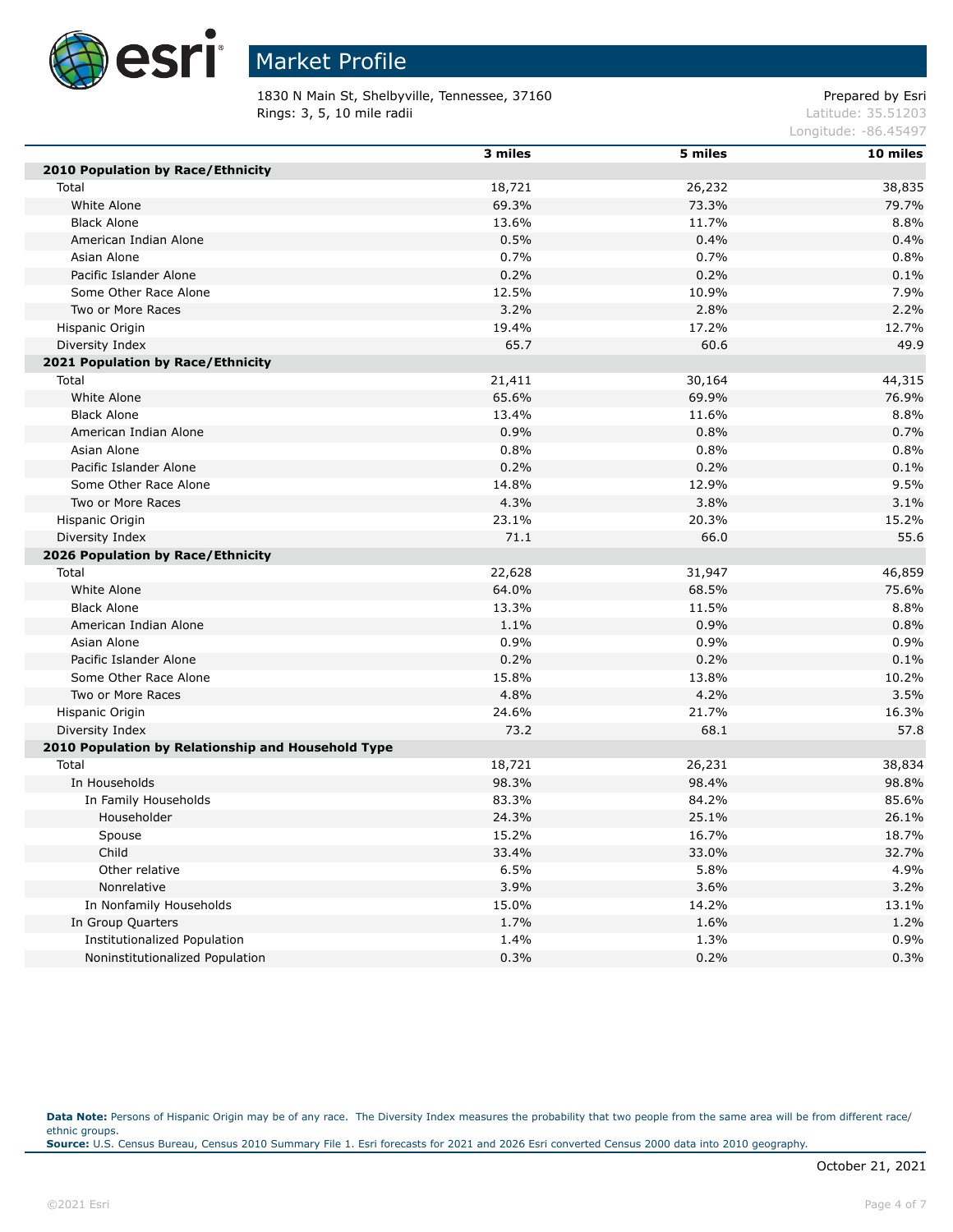

 $\overline{\phantom{a}}$ Г

Г

Г

# Market Profile

1830 N Main St, Shelbyville, Tennessee, 37160 Prepared by Esri **Rings: 3, 5, 10 mile radii** Latitude: 35.51203

Longitude: -86.45497

|                                               | 3 miles | 5 miles | 10 miles |
|-----------------------------------------------|---------|---------|----------|
| 2021 Population 25+ by Educational Attainment |         |         |          |
| Total                                         | 13,626  | 19,679  | 29,657   |
| Less than 9th Grade                           | 9.2%    | 7.8%    | 6.9%     |
| 9th - 12th Grade, No Diploma                  | 12.2%   | 11.5%   | 10.8%    |
| High School Graduate                          | 33.9%   | 33.2%   | 33.5%    |
| GED/Alternative Credential                    | 8.5%    | 8.5%    | 7.7%     |
|                                               | 16.9%   | 17.0%   | 17.6%    |
| Some College, No Degree                       | 5.3%    | 5.6%    | 5.8%     |
| Associate Degree                              |         |         |          |
| Bachelor's Degree                             | 8.8%    | 11.0%   | 12.2%    |
| Graduate/Professional Degree                  | 5.2%    | 5.4%    | 5.5%     |
| 2021 Population 15+ by Marital Status         |         |         |          |
| Total                                         | 16,294  | 23,331  | 34,856   |
| Never Married                                 | 33.2%   | 31.7%   | 29.4%    |
| Married                                       | 46.5%   | 48.9%   | 52.0%    |
| Widowed                                       | 7.5%    | 7.0%    | 6.8%     |
| Divorced                                      | 12.8%   | 12.4%   | 11.8%    |
| 2021 Civilian Population 16+ in Labor Force   |         |         |          |
| Civilian Population 16+                       | 9,635   | 13,959  | 20,964   |
| Population 16+ Employed                       | 93.7%   | 94.3%   | 94.6%    |
| Population 16+ Unemployment rate              | 6.3%    | 5.7%    | 5.4%     |
| Population 16-24 Employed                     | 14.3%   | 13.7%   | 12.8%    |
| Population 16-24 Unemployment rate            | 13.0%   | 12.1%   | 12.6%    |
| Population 25-54 Employed                     | 66.9%   | 66.1%   | 65.3%    |
| Population 25-54 Unemployment rate            | 5.4%    | 4.7%    | 4.6%     |
| Population 55-64 Employed                     | 13.5%   | 14.1%   | 15.2%    |
| Population 55-64 Unemployment rate            | 5.2%    | 5.8%    | 4.5%     |
| Population 65+ Employed                       | 5.3%    | 6.1%    | 6.7%     |
| Population 65+ Unemployment rate              | 0.0%    | 0.0%    | 0.0%     |
| 2021 Employed Population 16+ by Industry      |         |         |          |
| Total                                         | 9,032   | 13,166  | 19,828   |
| Agriculture/Mining                            | 2.7%    | 2.9%    | 4.1%     |
| Construction                                  | 7.5%    | 7.3%    | 7.8%     |
| Manufacturing                                 | 31.1%   | 29.4%   | 26.4%    |
| Wholesale Trade                               | 1.2%    | 1.6%    | 1.5%     |
| Retail Trade                                  | 12.5%   | 11.4%   | 11.7%    |
| Transportation/Utilities                      | 5.5%    | 6.9%    | 7.1%     |
| Information                                   | 0.9%    | 1.0%    | 1.0%     |
| Finance/Insurance/Real Estate                 | 4.3%    | 4.0%    | 4.4%     |
| Services                                      | 30.7%   | 31.7%   | 31.8%    |
| Public Administration                         | 3.6%    | 3.8%    | 4.1%     |
| 2021 Employed Population 16+ by Occupation    |         |         |          |
| Total                                         | 9,033   | 13,166  | 19,828   |
| White Collar                                  | 39.2%   | 41.8%   | 44.4%    |
| Management/Business/Financial                 | 9.6%    | 10.9%   | 12.3%    |
| Professional                                  | 12.0%   | 13.3%   | 13.9%    |
| <b>Sales</b>                                  | 9.3%    | 8.8%    | 9.0%     |
|                                               | 8.3%    | 8.8%    | 9.2%     |
| Administrative Support                        |         |         |          |
| <b>Services</b>                               | 16.2%   | 15.3%   | 14.7%    |
| <b>Blue Collar</b>                            | 44.6%   | 42.9%   | 40.9%    |
| Farming/Forestry/Fishing                      | 2.3%    | 2.3%    | 2.1%     |
| Construction/Extraction                       | 5.2%    | 4.8%    | 5.2%     |
| Installation/Maintenance/Repair               | 3.5%    | 4.0%    | 4.2%     |
| Production                                    | 18.7%   | 17.9%   | 15.9%    |
| Transportation/Material Moving                | 15.0%   | 13.9%   | 13.4%    |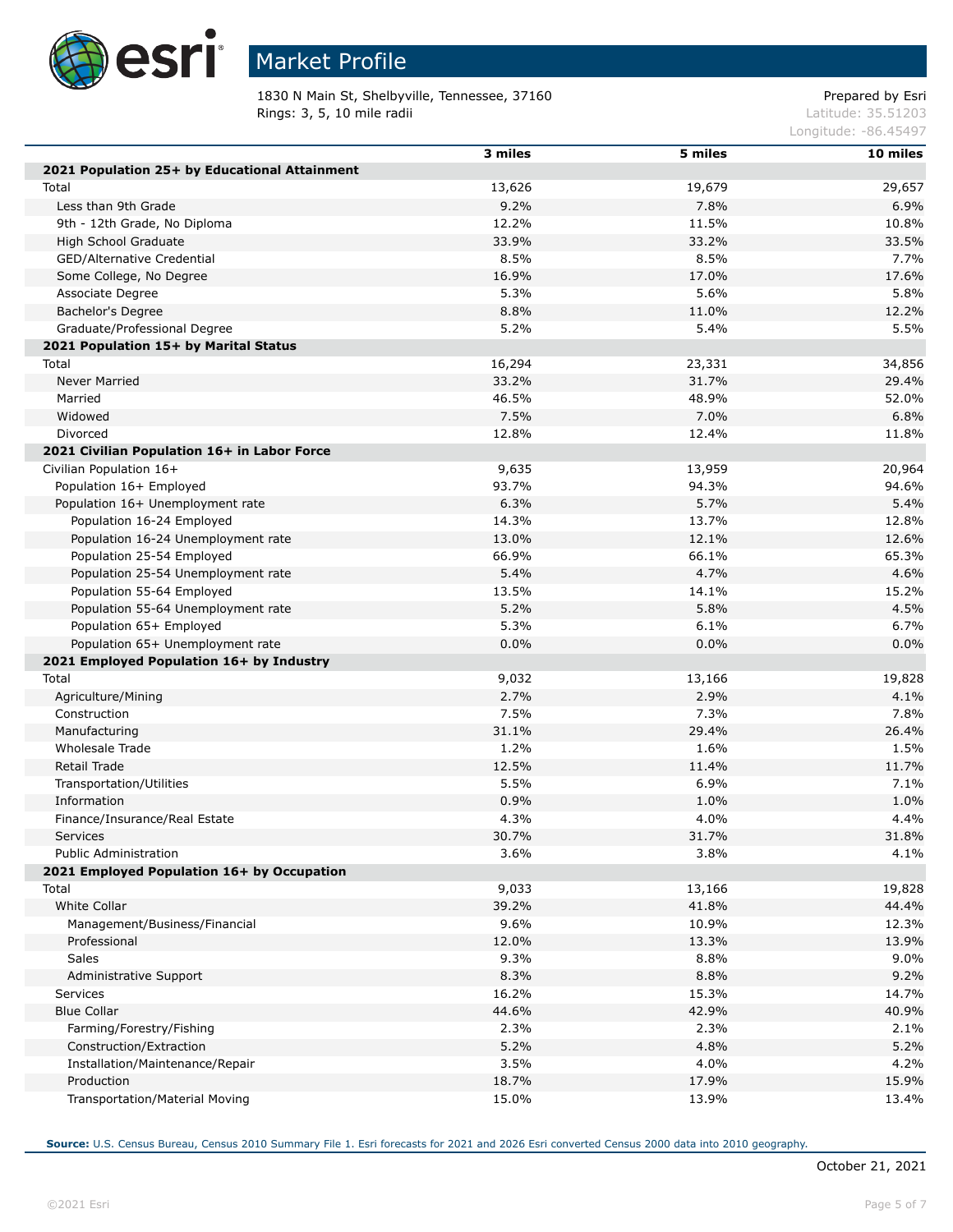

1830 N Main St, Shelbyville, Tennessee, 37160 Prepared by Esri **Rings: 3, 5, 10 mile radii** Latitude: 35.51203

Longitude: -86.45497

|                                               | 3 miles | 5 miles | 10 miles |
|-----------------------------------------------|---------|---------|----------|
| 2010 Households by Type                       |         |         |          |
| Total                                         | 6,662   | 9,506   | 14,151   |
| Households with 1 Person                      | 26.4%   | 24.9%   | 23.3%    |
| Households with 2+ People                     | 73.6%   | 75.1%   | 76.7%    |
| Family Households                             | 67.5%   | 69.2%   | 71.5%    |
| Husband-wife Families                         | 42.2%   | 46.1%   | 51.1%    |
| With Related Children                         | 20.6%   | 21.7%   | 23.3%    |
| Other Family (No Spouse Present)              | 25.3%   | 23.1%   | 20.4%    |
| Other Family with Male Householder            | 7.4%    | 7.0%    | 6.5%     |
| With Related Children                         | 4.4%    | 4.3%    | 4.0%     |
| Other Family with Female Householder          | 17.9%   | 16.1%   | 13.9%    |
| With Related Children                         | 13.0%   | 11.6%   | 9.8%     |
| Nonfamily Households                          | 6.2%    | 5.9%    | 5.2%     |
|                                               |         |         |          |
| All Households with Children                  | 38.8%   | 38.3%   | 37.9%    |
|                                               |         |         |          |
| Multigenerational Households                  | 5.5%    | 5.1%    | 4.9%     |
| Unmarried Partner Households                  | 9.4%    | 8.7%    | 7.9%     |
| Male-female                                   | 8.6%    | 8.0%    | 7.2%     |
| Same-sex                                      | 0.8%    | 0.8%    | 0.7%     |
| 2010 Households by Size                       |         |         |          |
| Total                                         | 6,663   | 9,505   | 14,153   |
| 1 Person Household                            | 26.4%   | 24.9%   | 23.3%    |
| 2 Person Household                            | 29.6%   | 31.1%   | 32.7%    |
| 3 Person Household                            | 16.6%   | 17.0%   | 17.1%    |
| 4 Person Household                            | 13.1%   | 13.5%   | 14.0%    |
| 5 Person Household                            | 7.7%    | 7.5%    | 7.5%     |
| 6 Person Household                            | 3.4%    | 3.3%    | 3.0%     |
| 7 + Person Household                          | 3.1%    | 2.7%    | 2.3%     |
| 2010 Households by Tenure and Mortgage Status |         |         |          |
|                                               |         |         |          |
| Total                                         | 6,662   | 9,506   | 14,152   |
| Owner Occupied                                | 53.9%   | 60.0%   | 67.5%    |
| Owned with a Mortgage/Loan                    | 35.2%   | 39.4%   | 44.1%    |
| Owned Free and Clear                          | 18.7%   | 20.6%   | 23.3%    |
| Renter Occupied                               | 46.1%   | 40.0%   | 32.5%    |
| 2021 Affordability, Mortgage and Wealth       |         |         |          |
| Housing Affordability Index                   | 184     | 186     | 176      |
| Percent of Income for Mortgage                | 12.9%   | 12.8%   | 13.7%    |
| Wealth Index                                  | 45      | 60      | 69       |
| 2010 Housing Units By Urban/ Rural Status     |         |         |          |
| <b>Total Housing Units</b>                    | 7,497   | 10,604  | 15,702   |
| Housing Units Inside Urbanized Area           | 0.0%    | $0.0\%$ | 0.0%     |
| Housing Units Inside Urbanized Cluster        | 86.5%   | 74.7%   | 51.1%    |
| Rural Housing Units                           | 13.5%   | 25.3%   | 48.9%    |
| 2010 Population By Urban/ Rural Status        |         |         |          |
| <b>Total Population</b>                       | 18,721  | 26,231  | 38,834   |
| Population Inside Urbanized Area              | 0.0%    | 0.0%    | 0.0%     |
| Population Inside Urbanized Cluster           | 86.9%   | 75.3%   | 51.5%    |
| <b>Rural Population</b>                       | 13.1%   | 24.7%   | 48.5%    |

Data Note: Households with children include any households with people under age 18, related or not. Multigenerational households are families with 3 or more parentchild relationships. Unmarried partner households are usually classified as nonfamily households unless there is another member of the household related to the householder. Multigenerational and unmarried partner households are reported only to the tract level. Esri estimated block group data, which is used to estimate polygons or non-standard geography.